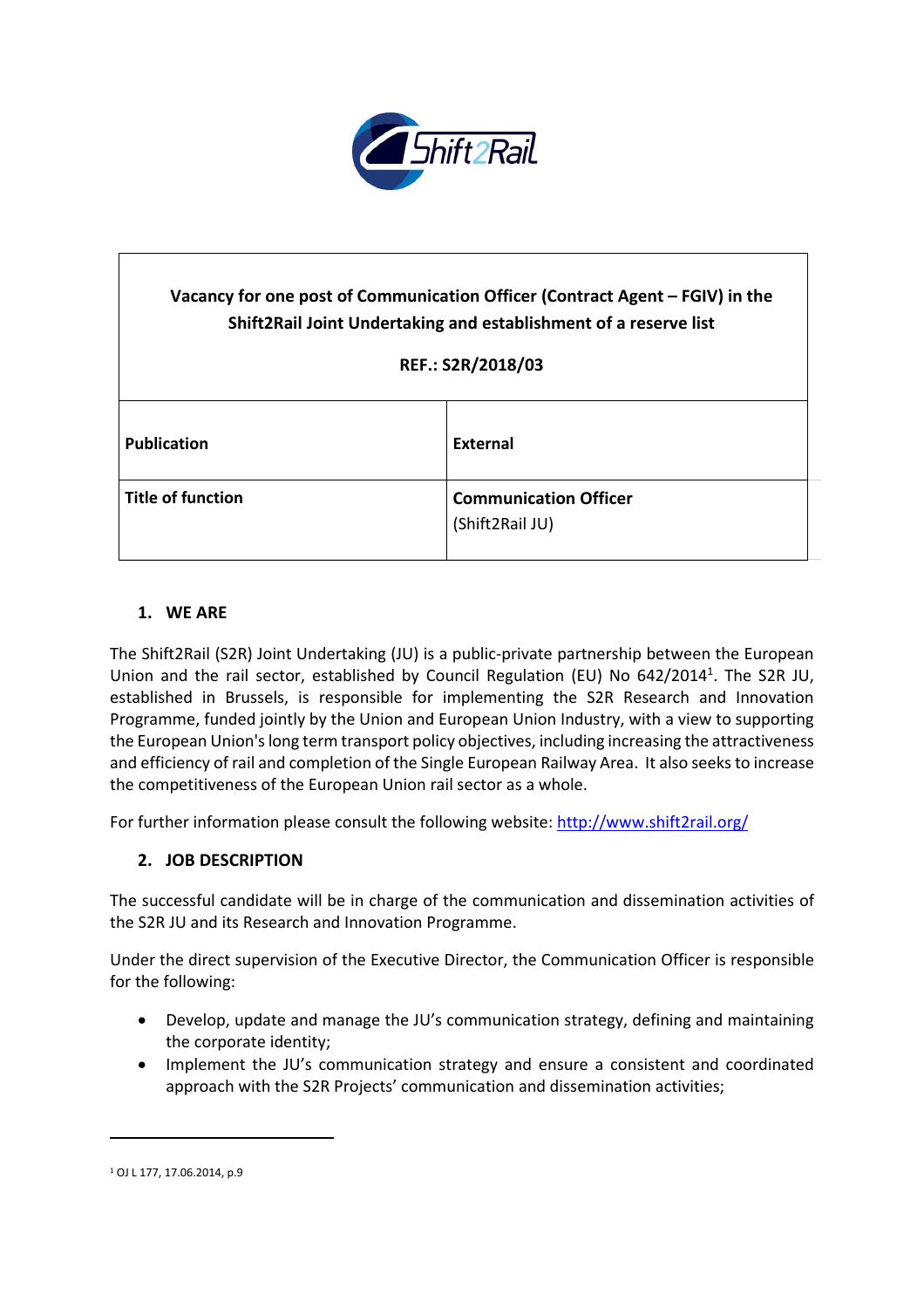- Depending on the nature of the event, organize and/or supervise relevant S2R JU communication events(e.g. ad hoc campaigns, info days, participation to TEN-T Days, TRA, Inno-Trans, trade fairs, etc.);
- Supervise the design, maintenance and upgrade of the S2R website;
- With the support of the S2R R&I Unit, prepare articles, press releases, media-briefings, etc.;
- Coordinate the production of the S2R JU reports, such as the annual activity report, the revised multi-annual action plan, etc.;
- Ensure that the S2R JU communication activities are consistent and well-coordinated with the relevant services of the European Commission;
- Follow up any request from the citizens and/or public Authorities and provide an answer with the support of the relevant Unit of the JU;
- Direct, supervise and take responsibility for the performance of the communication's service provider(s);
- Take on additional tasks as required in the interest of the service.

## **3. WE LOOK FOR:**

### **A) Eligibility criteria**

Candidates will be considered eligible for selection on the basis of the following formal criteria to be fulfilled by the deadline for applications:

1. To have a level of education which corresponds to completed university studies of at least three years attested by a diploma;

2. To have a thorough knowledge of one of the official Community languages and a satisfactory knowledge of a second of these languages to the extent necessary to perform his/her duties;

- 3. Be a national of a Member State of the European Union;
- 4. To be entitled to his or her full rights as a citizen;

5. To have fulfilled any obligations imposed by the applicable laws concerning military service;

6. To meet the character requirements for the duties involved;

7. To be physically fit to perform the duties linked to the post.<sup>2</sup>

#### **B) Selection criteria**

 $\ddot{\phantom{a}}$ 

Successful candidates should have:

#### **1) Essential qualifications and experience**

**-** At least 3 years of professional experience in the running of communication services as described in the job description within a private, public or international organization;

 $^2$  Before the appointment, a successful candidate shall be medically examined by one of the European Institutions' medical officers in order that Shift2Rail may be satisfied that he/she fulfils the requirement of article 28 (e) of the Staff Regulations of the Officials of the European Communities.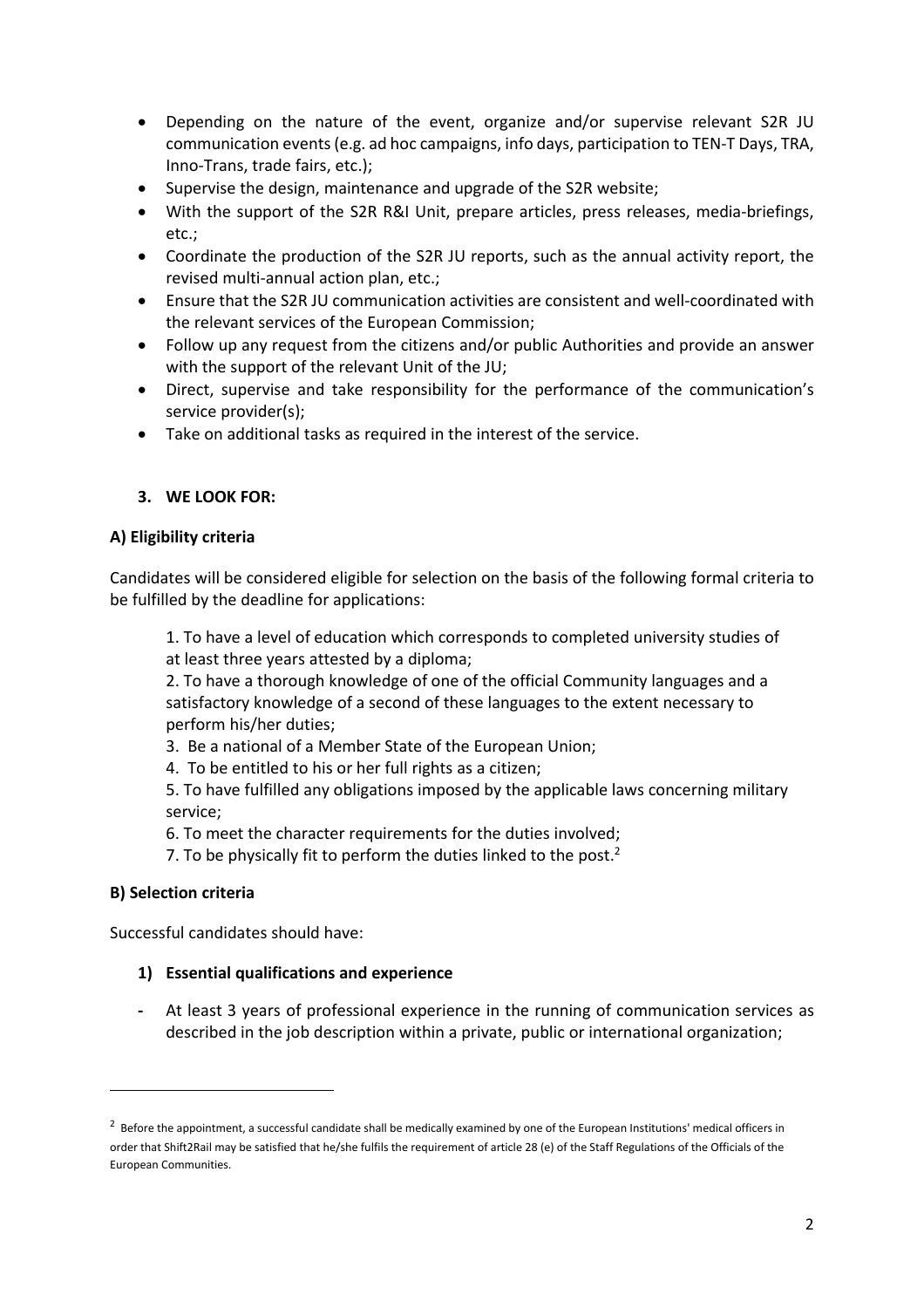- **-** Proven experience in managing several communication projects simultaneously, and in managing priorities;
- **-** Excellent writing, editing and proofreading skills in English;
- **-** Very good command of spoken English;

## **2) Advantageous qualifications and experience**

- **-** Working experience in a field related to the duties in an international and multicultural environment, preferably within an European Institution or body;
- **-** Good knowledge of the EU institutional set-up and decision-making process;

## **3) Behavioural competences**

- Motivation open and positive attitude;
- Excellent inter-personal and communication skills;
- Ability to use tact and diplomacy in challenging situations;
- Ability to build strong contacts and to become a credible source of news for third parties;
- Sense of initiative and team spirit.

# **4. INDEPENDENCE AND DECLARATION OF INTERESTS**

The Communication Officer will be required to make a declaration of commitment to act independently in the public interest and to make a declaration in relation to interests which might be considered prejudicial to his/her independence.

## **5. SELECTION PROCEDURE**

The selection procedure includes the following steps:

## *5.1 Assessment of applications*

- Applications must be complete and validly submitted by the closing date for applications as specified in section 10. Applications that do not meet the above criteria will be rejected. If, at any stage in the procedure, it is established that the information application is incorrect, the applicant will be disqualified from the selection;
- All eligible applications will be assessed by a Selection Committee in an objective, impartial and transparent manner and based on the selection criteria defined in this vacancy notice only.

## *5.2 Interview and written tests*

- Only the best-qualified candidates, i.e. those who obtained the highest number of points within the assessment of applications, will be short-listed for a written test and an interview;
- Applicants invited to an interview will receive an email invitation, with the date, time and location of the interview;
- During the interview, the Selection Committee will examine each candidate's profile and will assess their relevancy to the post against the criteria defined in Section 3.b above. The minimum threshold to pass the written test and the interview is 50% of the total points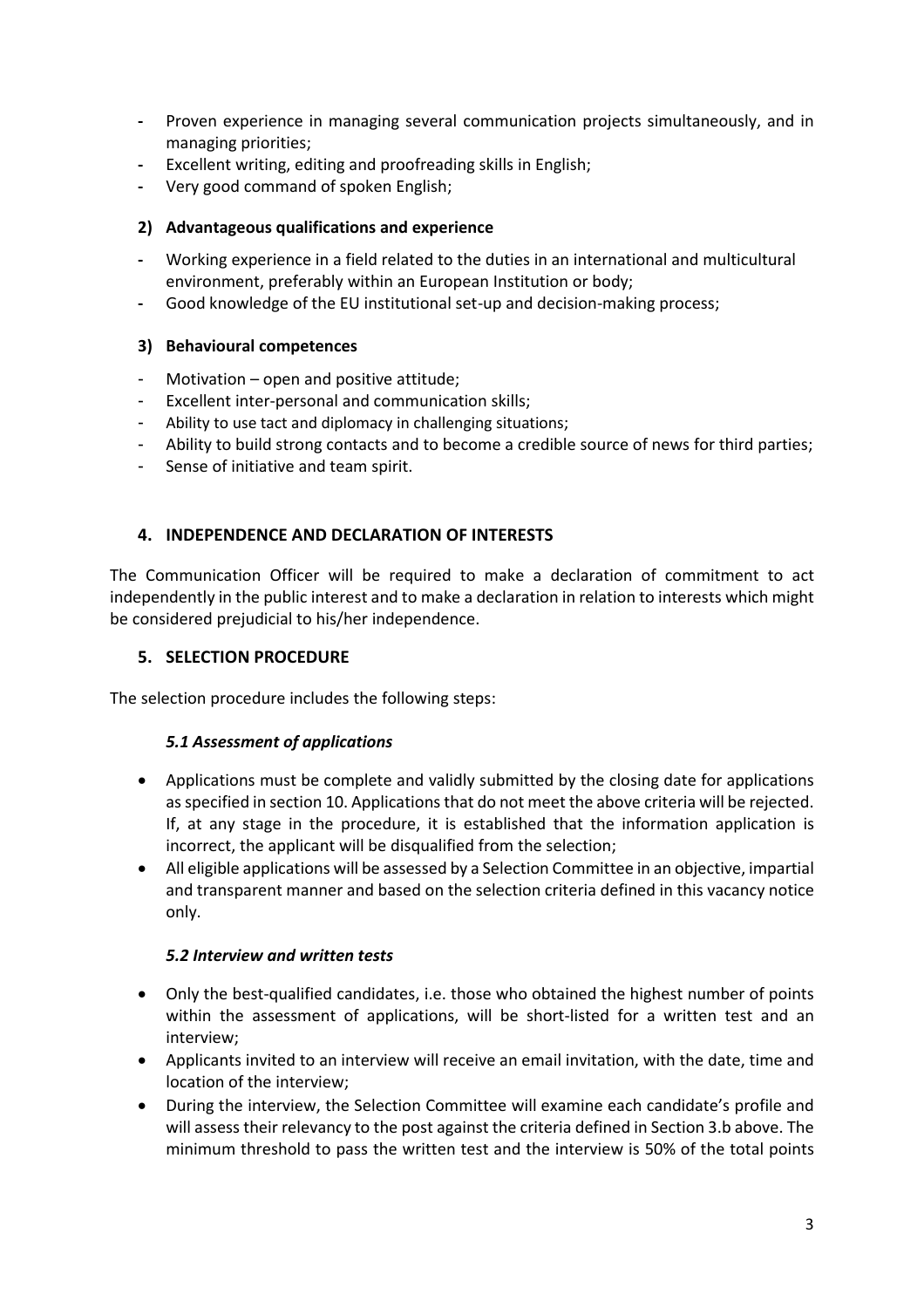allocated to each one of them. Passing the written test and the interview does not guarantee inclusion on the reserve list;

- The interview and the written tests will be held in English. Native English speakers will be tested for their second language skills;
- Supporting documents (e.g. certified copies of degrees/diplomas, references, proof of experience etc.) should not be sent at this stage but must be submitted at a later stage of the procedure if requested. S2R JU has the right to disqualify applicants who fail to submit all the required documents.

## *5.3 Reserve list*

- Following the written tests and the interviews, the Selection Committee will recommend to the Appointing Authority the most suitable candidate(s) for the post to be placed on a reserve list. Inclusion on the reserve list does not guarantee recruitment. The maximum number of candidates to be put on the reserve list is set at 15;
- The reserve list will be presented to the Appointing Authority who may decide to convene a second interview and ultimately will appoint the successful candidate(s) to the post(s).

The reserve list will be valid until 31/12/2019. Its validity may be extended by the decision of the Executive Director.

## **6. EQUAL OPPORTUNITIES**

The S2R JU, as a European Union body, applies a policy of equal opportunities and nondiscrimination in accordance with Article 1d of the Staff Regulations.

#### **7. CONDITIONS OF EMPLOYMENT**

The successful candidates will be appointed by the Executive Director of the S2R JU as a Contract Agent FGIV pursuant to Article 3a of the Conditions of Employment of Other Servants of the European Union for a period of 3 years, which may be renewed.

Candidates should note the requirement under the Conditions of Employment of Other Servants for all new staff to complete successfully a probationary period.

The place of employment is Brussels, Belgium, where the Joint Undertaking is based.

The conditions of employment of contract staff under the terms of Article 3a of the CEOS can be consulted at the following address:

#### <http://eur-lex.europa.eu/LexUriServ/LexUriServ.do?uri=CONSLEG:1962R0031:20140101:EN:PDF>

**Expected starting date**: 1 October 2018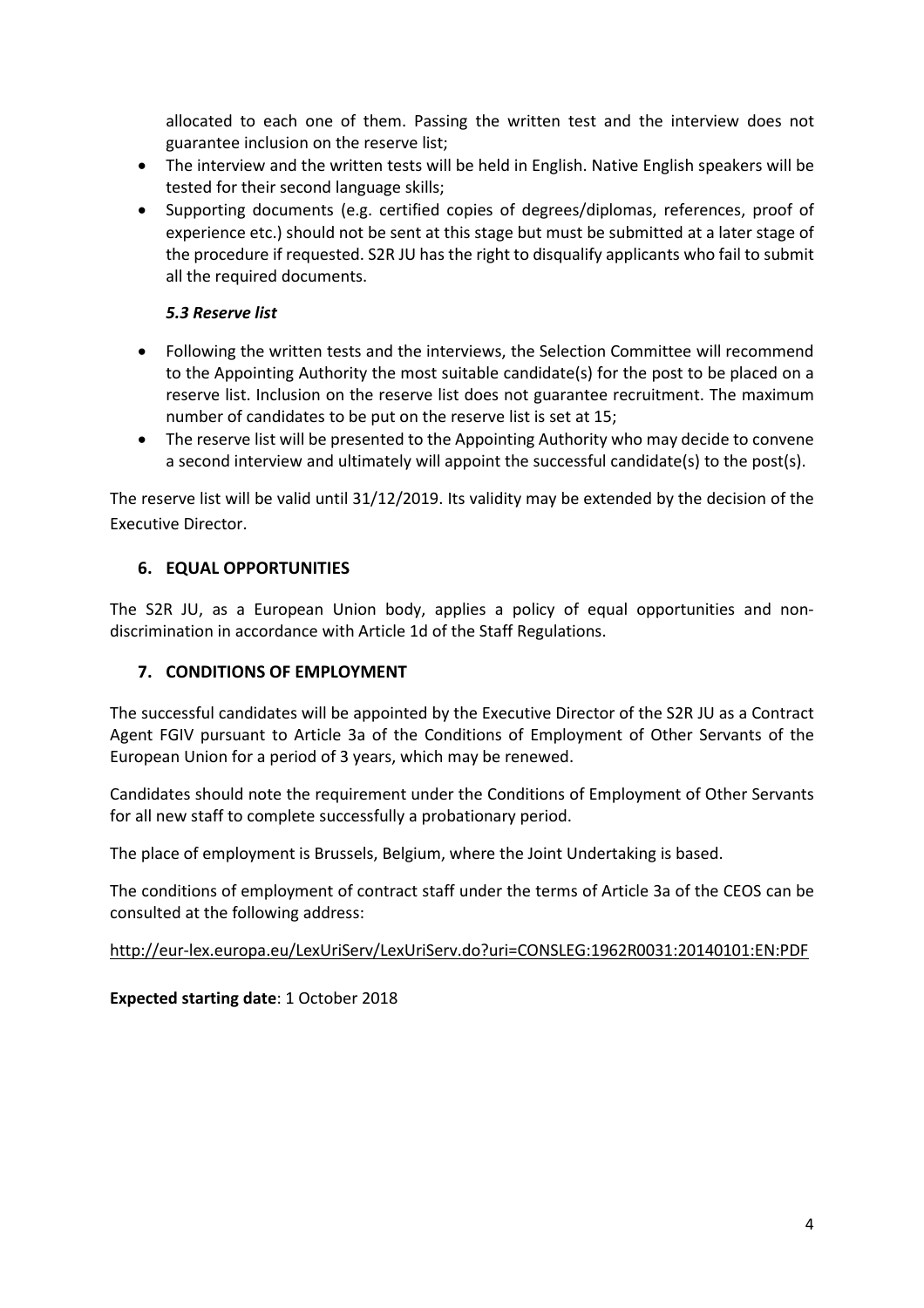#### **8. PAY AND WELFARE BENEFITS**

The pay of staff members consists of a basic salary supplemented with specific allowances, including expatriation or family allowances. The provisions guiding the calculation of these allowances can be consulted in the Conditions of Employment of Other Servants available at the following address:

<http://eur-lex.europa.eu/LexUriServ/LexUriServ.do?uri=CONSLEG:1962R0031:20140101:EN:PDF>

Salaries are exempted from national tax, instead a Community tax at source is paid.

#### **9. APPLICATION PROCEDURE**

For applications to be valid, candidates must submit:

- a detailed and updated **curriculum vitae** in European CV format<sup>3</sup> in English<sup>4</sup>. The CV must imperatively refer to the job requirements as listed in the present vacancy notice and reflect how, in the candidate's view, she/he holds the skills and competences mentioned therein. Applications that are incomplete will be disqualified.
- a letter of motivation (1 page maximum) in English<sup>5</sup> explaining why the candidate is interested in the post and what her/his added value would be if selected, in relation to the job requirements listed in the present vacancy notice<sup>6</sup> .

Applications should be sent by email to [jobs@s2r.europa.eu](mailto:jobs@s2r.europa.eu) with the following subject line '**SURNAME\_Firstname\_S2R.2018.03'** (the same structure is to be used for the CV and letter of motivation e.g. 'SURNAME\_Firstname\_S2R.2018.03\_CV')

In order to facilitate the selection process, all communications to candidates concerning this vacancy will be in English.

If at any stage in the procedure it is established that any of the information a candidate provided is incorrect, the candidate in question will be disqualified.

#### **10. CLOSING DATE**

 $\overline{a}$ 

Applications must be sent no later than **20/06/2018**, **17h Brussels time**. Applications sent after the deadline will not be considered.

<sup>&</sup>lt;sup>3</sup> English CV template and guidelines available at following link: [http://europass.cedefop.europa.eu/documents/curriculum](http://europass.cedefop.europa.eu/documents/curriculum-vitae/templates-instructions)[vitae/templates-instructions](http://europass.cedefop.europa.eu/documents/curriculum-vitae/templates-instructions)

<sup>4</sup> The Selection Committee will ensure that no undue advantage is given to native speakers of this language

<sup>5</sup> The Selection Committee will ensure that no undue advantage is given to native speakers of this language

<sup>6</sup> Candidates are kindly requested to avoid repeating the information already provided in their CV.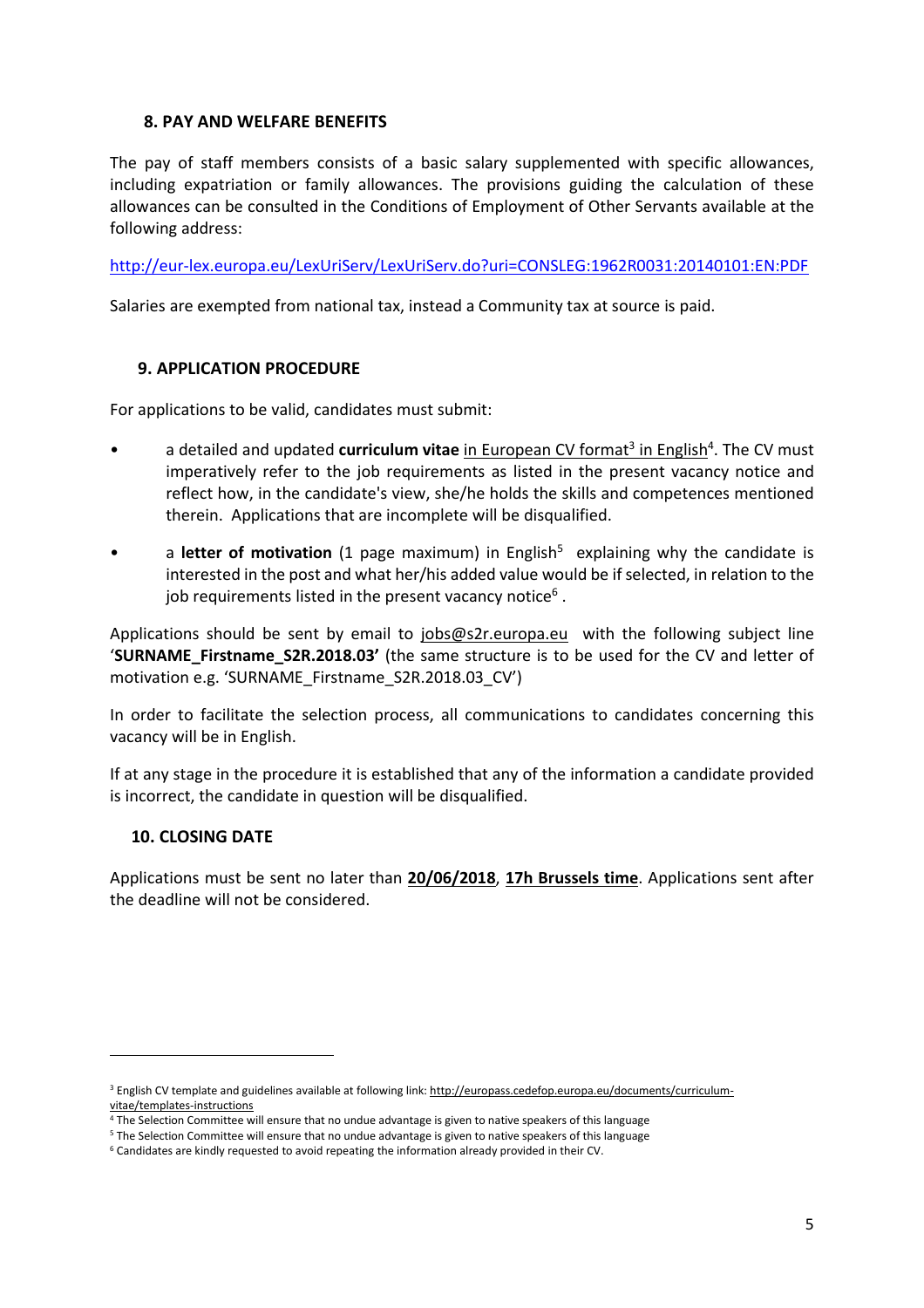### **11. IMPORTANT INFORMATION FOR APPLICANTS**

Applicants are reminded that the work of the selection committee is confidential. It is forbidden for applicants to make direct or indirect contact with members of this committee, or for anybody to do so, on their behalf.

## **12. REQUEST FOR REVIEW AND APPEAL PROCEDURES**

Applicants who consider that their interests have been prejudiced by any decision related to the selection procedure can take the following actions:

#### **Requests for review**

The applicant may submit a request for review in writing to the Selection Committee stating the reasons for the request. Any arguments must be based on information provided in the application form, no subsequent information can be taken into account.

Request for review can be submitted either by email or by post. In both cases, request for review has to be submitted **within 10 days of the date written on the notification on the decision**. The date of the email or postmark will be evidence of timely submission. Please indicate the name used in your application clearly in all correspondence.

a) *Submission by email*: Request for review can be sent to [jobs@s2r.europa.eu](mailto:jobs@s2r.europa.eu)

You are requested to clearly indicate the selection title and reference number in the subject line.

b) *Submission by post*: Request for review can be sent to the below address: Shift2Rail Joint Undertaking [Title and reference number of the selection] Human Resources Department Avenue de la Toison d'Or, 56-60 B-1060 Brussels Belgium The envelope should be clearly marked "PRIVATE AND CONFIDENTIAL – NOT TO BE OPENED BY THE MAIL SERVICE".

#### **Appeal procedure**

▪ Within three months of the date written on the notification of the decision, the applicant may lodge a complaint under Article 90(2) of the Staff Regulations of Officials of the European Union and Conditions of employment of other servants of the European Union, at the following address by registered mail only :

Shift2Rail Joint Undertaking Human Resources Department [Title and reference number of the selection] Avenue de la Toison d'Or, 56-60 B-1060 Brussels Belgium

The time limit for initiating this type of procedure starts to run from the time the candidate is notified of the action adversely affecting him/her.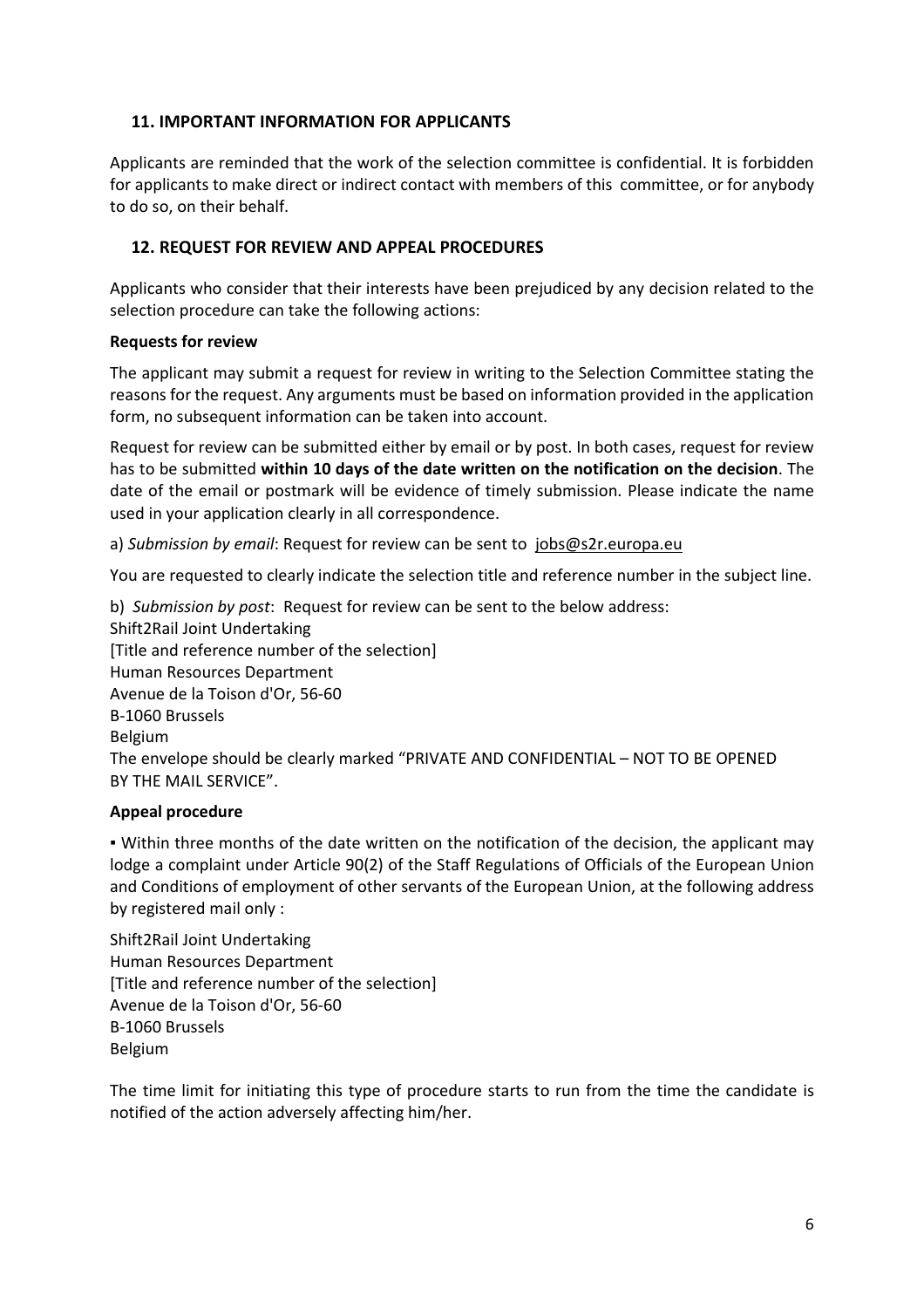▪ Within three months of the date written on the notification of the decision, the applicant may submit a judicial appeal under Article 270 of the Treaty on the Functioning of the EU (ex Art. 236 of the EC Treaty) and Article 91 of the Staff Regulations of Officials of the European Union to the General Court of the European Union:

General Court Rue du Fort Niedergrünewald L-2925 Luxembourg tel.: (+352) 4303 1 fax: (+352) 4303 2100 e-mail: [GeneralCourt.Registry@curia.europa.eu](mailto:GeneralCourt.Registry@curia.europa.eu) URL: [http://curia.europa.eu](http://curia.europa.eu/)

The time limits for initiating this type of procedure (see Staff Regulations as amended by Council Regulation (EC) No 723/2004 of 22 March 2004, published in Official Journal of the European Union L 124 of 27 April 2004  $-$  [http://eur-lex.europa.eu\)](http://eur-lex.europa.eu/) start to run from the time you become aware of the act allegedly prejudicing your interests.

▪ make a complaint to the European Ombudsman: like all citizens of the European Union, an applicant can make a complaint to the:

European Ombudsman 1 avenue du Président Robert Schuman CS 30403 67001 Strasbourg Cedex FRANCE

[http://www.ombudsman.europa.eu](http://www.ombudsman.europa.eu/)

Please note that complaints made to the European Ombudsman have no suspensive effect on the period laid down in Articles 90(2) and 91 of the Staff Regulations for lodging complaints or for submitting appeals to the General Court of the European Union under Article 270 of the Treaty on the Functioning of the EU (ex Art. 236 TEC). Please note also that, under Article 2(4) of the general conditions governing the performance of the Ombudsman's duties, any complaint lodged with the Ombudsman must be preceded by the appropriate administrative approaches to the institutions and bodies concerned.

## **13. PROTECTION OF PERSONAL DATA**

Regulation 45/2001 (herein after "the Regulation") applies to the processing of personal data carried out in the process of selection and recruitment of staff at S2R JU.

S2R JU protects the fundamental rights and freedoms of natural persons and in particular their right to privacy with respect to the processing of personal data (Article 1.1 of Regulation No 45/2001.

For more information on the protection of personal data, please read the "privacy statement" at the following link:

[https://shift2rail.org/wp-content/uploads/2018/02/Privacy-statement\\_S2R](https://shift2rail.org/wp-content/uploads/2018/02/Privacy-statement_S2R-recruitmentselection-procedures.pdf)[recruitmentselection-procedures.pdf](https://shift2rail.org/wp-content/uploads/2018/02/Privacy-statement_S2R-recruitmentselection-procedures.pdf)